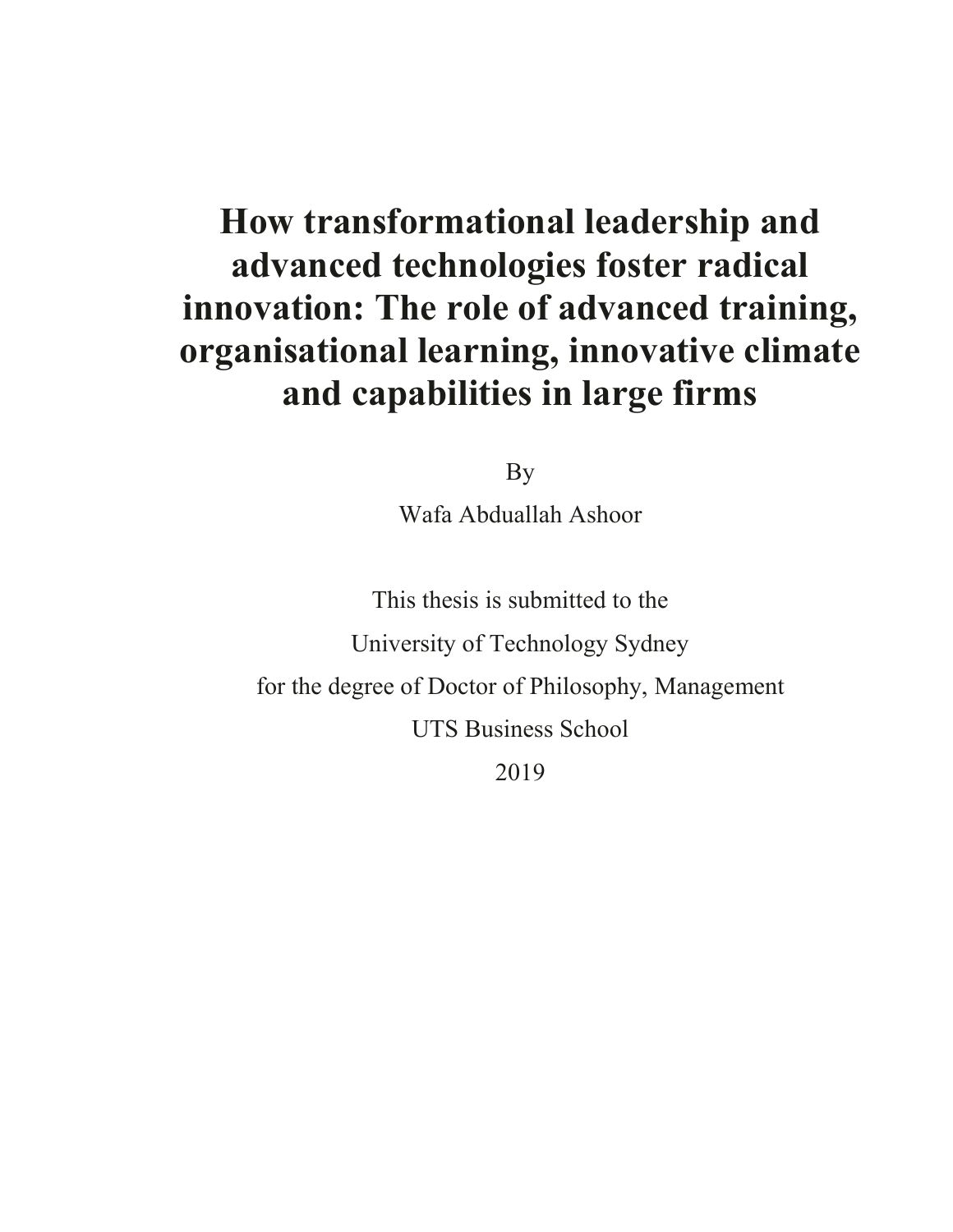#### **CERTIFICATE OF ORIGINAL AUTHORSHIP**

I, Wafa Ashoor declare that this thesis, is submitted in fulfilment of the requirements for the award of Doctor of Philosophy, in the Management/ UTS Business School at the University of Technology Sydney. This thesis is wholly my own work unless otherwise reference or acknowledged. In addition, I certify that all information sources and literature used are indicated in the thesis.

This research is supported by the Australian Government Research Training Program.

Production Note:

Signed: Signature removed prior to publication. Con: 25 Feb 2019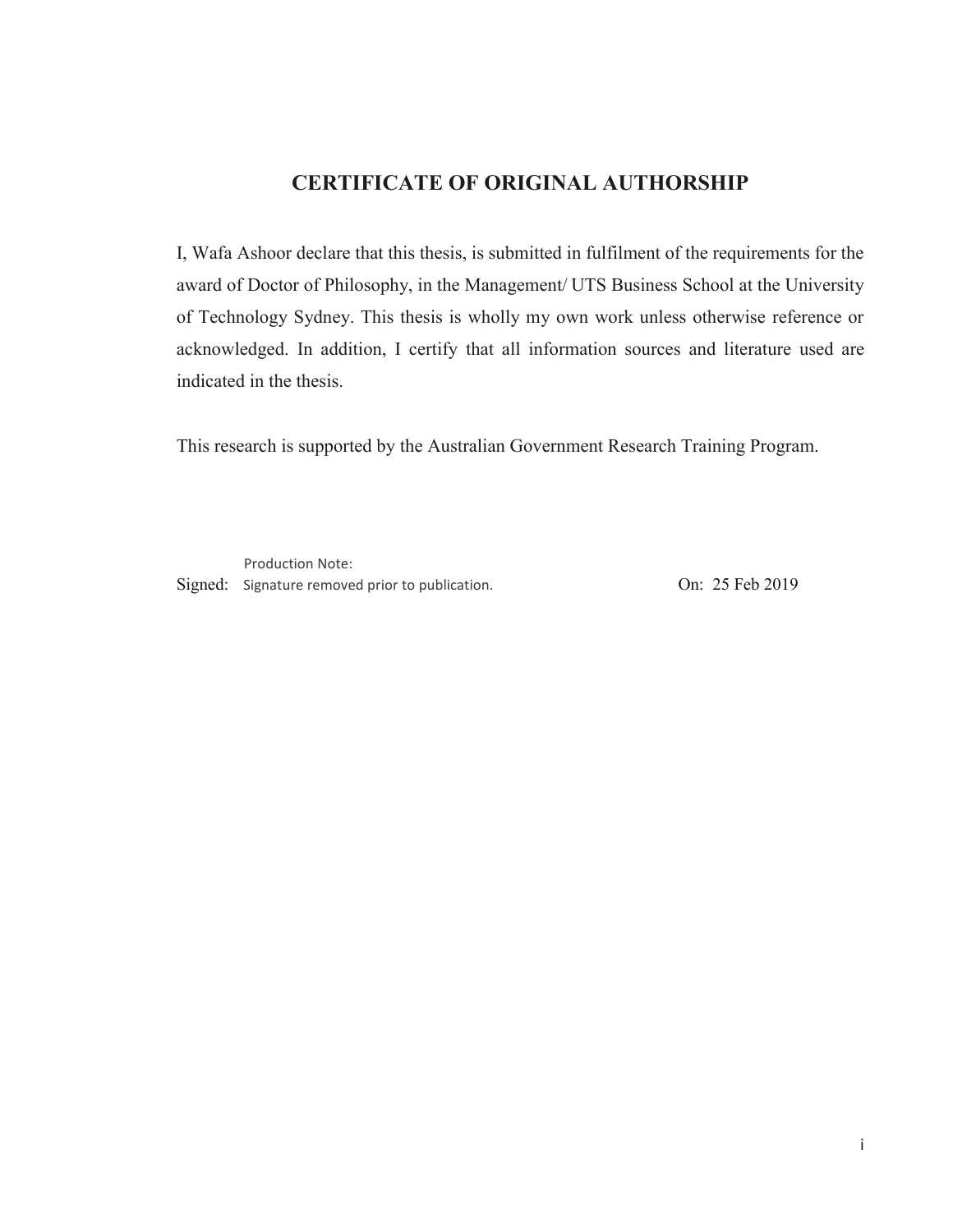#### **ACKNOWLEDGEMENTS**

Destiny, they say, is in one's own hands, in the paths chosen and the work undertaken. My PhD is the biggest step that I have taken thus far. Of course, on this path I did not walk alone. Here I would like to acknowledge the support that I have had from various people during this journey.

First of all, I would like to kneel in thanks to Allah Almighty on whom, ultimately, I depend for sustenance and guidance. I acclaim Him for giving me the strength to complete this thesis despite all the ups and downs of my journey. Secondly, I would like to express my gratitude for the generous PhD scholarship funding from the Saudi Arabian Ministry of Higher Education, for without it my continued study would not have been possible.

I would like to most sincerely thank those who have helped to shape my thesis the most: my supervisors, Dr Karen Wang, Dr Paul Wang and Dr Anthony Fee. I am so pleased to have had all of you as my supervisors. You have brought a unique strength to this journey. Your truthful advice throughout my doctoral study has been greatly appreciated, as without your guidance, I don't think I could have submitted a work of this quality.

Thanks go to my principal supervisor, Dr Karen Wang, for the time spent guiding me through the intricacies of moulding my ideas into a research project. I am thankful for all your help and support in providing me with valuable feedback for every single part of this thesis. Without your constant academic support, encouragement and direction I would not have been able to arrive at the end of my doctoral journey. It has been a pleasure to have worked under your supervision. You were so responsive to my academic needs along the way and anxious to ensure that I received all help, support and advice that I needed.

I have also greatly appreciated Dr Paul Wang's invaluable statistical advice, and his comments on the data analysis stage of my research and the time he took to help me become more competent with statistics and to finalise my data analysis. I appreciate every moment we spent on the data analysis for this thesis.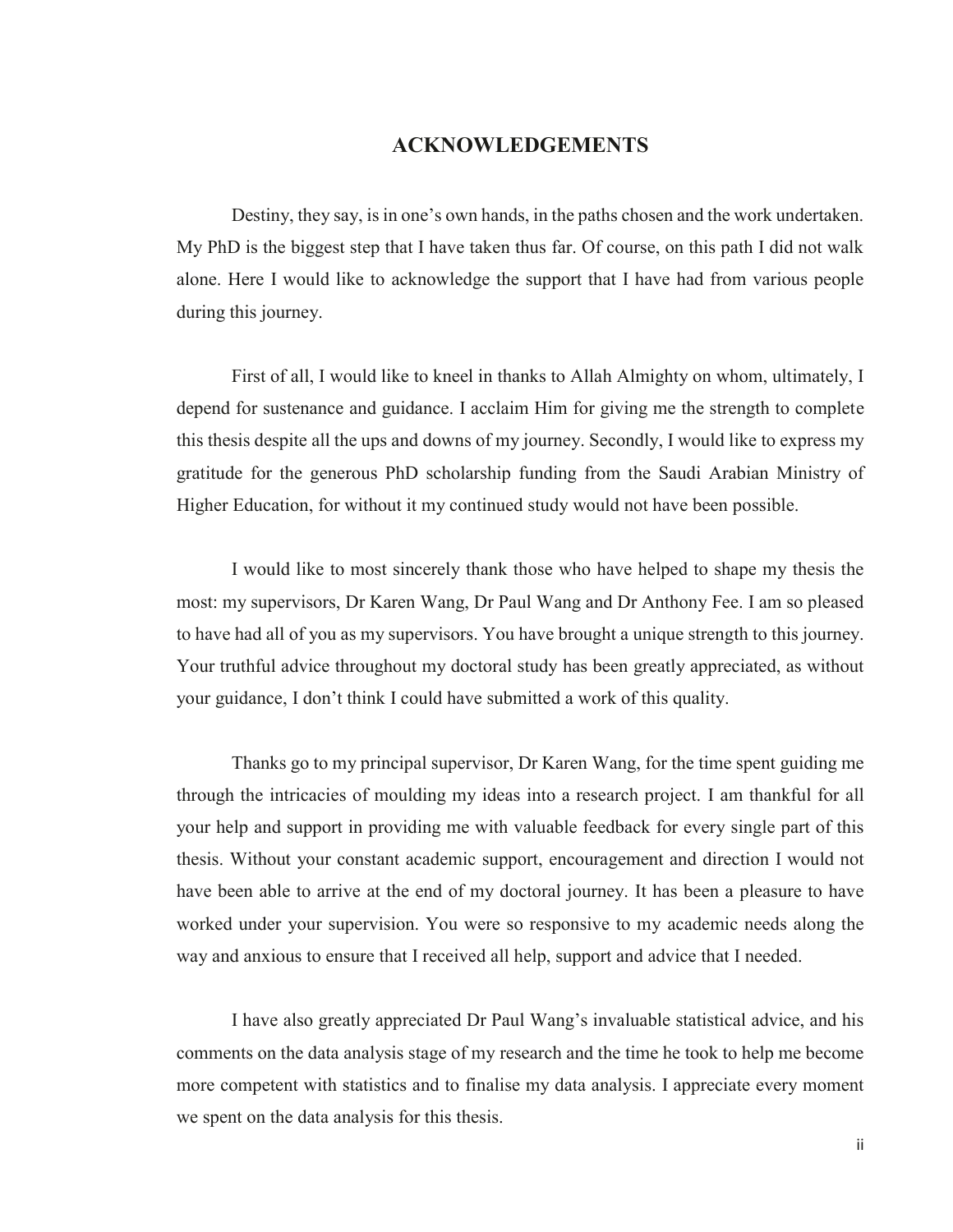My sincere thanks also go to Dr Anthony Fee. Thank you for your feedback and suggestions on the thesis chapters, for simultaneously being extremely supportive, yet critical, and a perfectionist. I appreciated your constant support, encouragement and direction. Thank you for listening to me and for trying to find solutions for my challenges.

I am also grateful to my friend and supporter Dr Marco Berti, for all our discussions of the theoretical part of my PhD study. Thank you for all your suggestions and encouragement. I would also like to thank Dr John Chelliah, for his support and encouragement throughout my journey. My special thanks to Ms. Elaine Newby who adjusted her time at short notice to help me with the editing of this thesis. I would also like to thank Mr Patrick Tooth for his time and help in referencing to ensure that my final thesis meets recognised standards.

I extend my sincere thanks to UTS, its Graduate Research School (GRS), and to all the generous people from both GRS and UTS Business School who assisted me throughout my journey.

I would like to thank the seven large Saudi Arabian firms for giving me an opportunity to conduct my study and for permitting their employees to participate in this research through an online survey. Next, I would like to thank all the participants for their valuable time in partaking in the survey. My special thanks go to the managers and/or directors who participated in face to face focus groups and provided insight and information for my survey design.

I would like to thank my Mother for her continuing encouragement, support and prayers for me. I would not be here nor have been able to take this step in my life if she had not been here to support me with her prayers.

No words can express my gratitude to my husband Abdulraheem Taleb. I ask you after Allah Almighty — to accept my greatest thanks and sincere appreciation for having helped me achieve this stage in my life. In times of gladness and sadness over many years,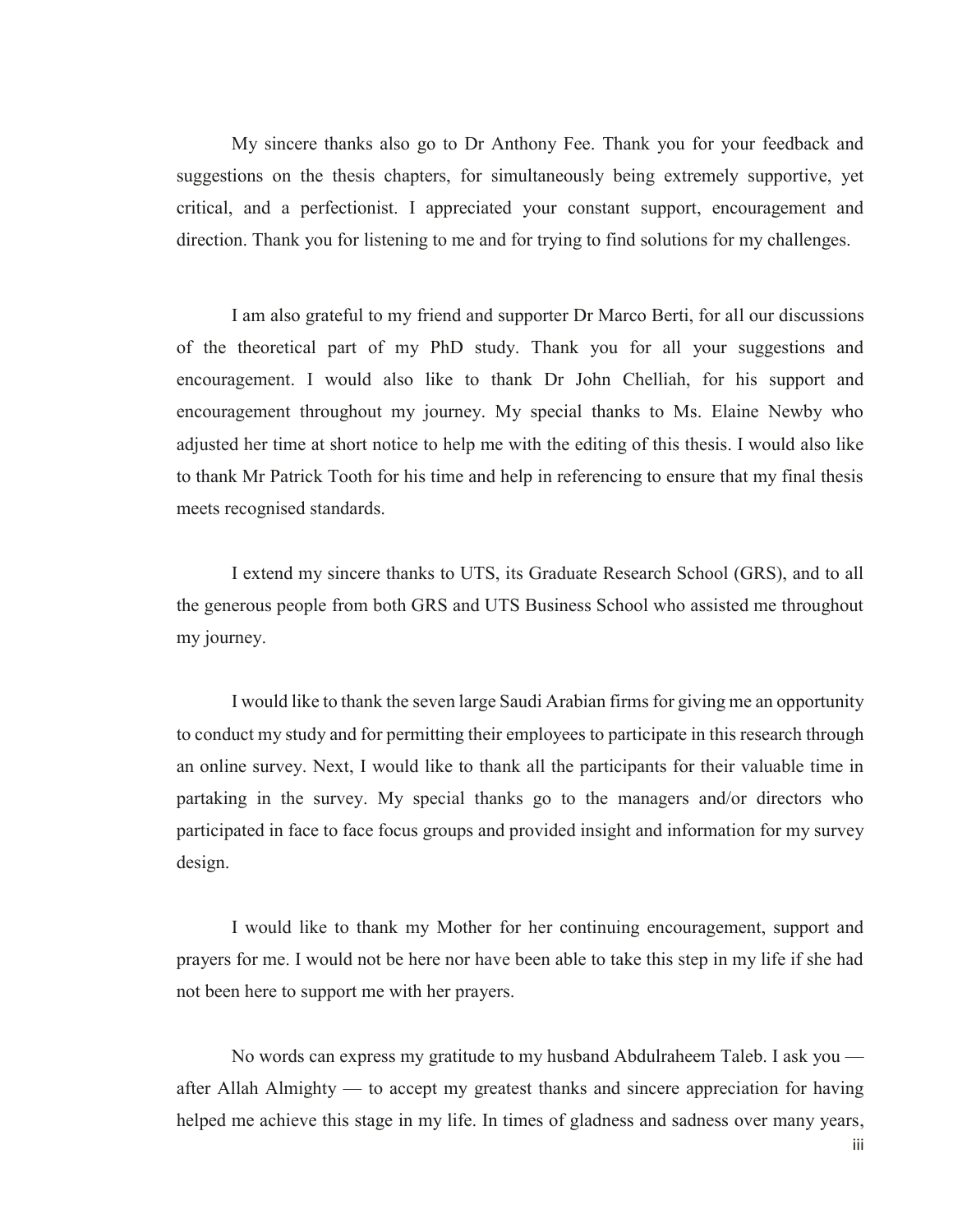you have always been by my side supporting my academic endeavours. Thank you from the bottom of my heart. I could not have done this without you. May Allah continue to bless our life with love and happiness. As I conclude this precious thesis, I promise you that we will be next to each other for ever and we will continue achieving our dreams together.

I also want to thank our children, Rayan and Layan, for their support and patience, for as their mother I worked long hours to complete this thesis. I am happy to be able to now devote more time to you. I also would like to thank my brothers and sisters and my motherin-law for their love, care and strong family support.

Finally, Nisreen Al-Khani and Khaled Al-Zeem thank you for being there for me as my good friends and for looking after me during the toughest times. Thank you for all the laughs and the time we spent together. And thank you for being wonderful and great caring mates here in Australia.

If I have forgotten to mention anyone's kindness, may they please forgive me. I thank all those who have helped me on my journey and in the writing of this thesis and hope that those who read what follows, enjoy it. Please note that the responsibility for any errors that readers encounter is, of course, ultimately mine.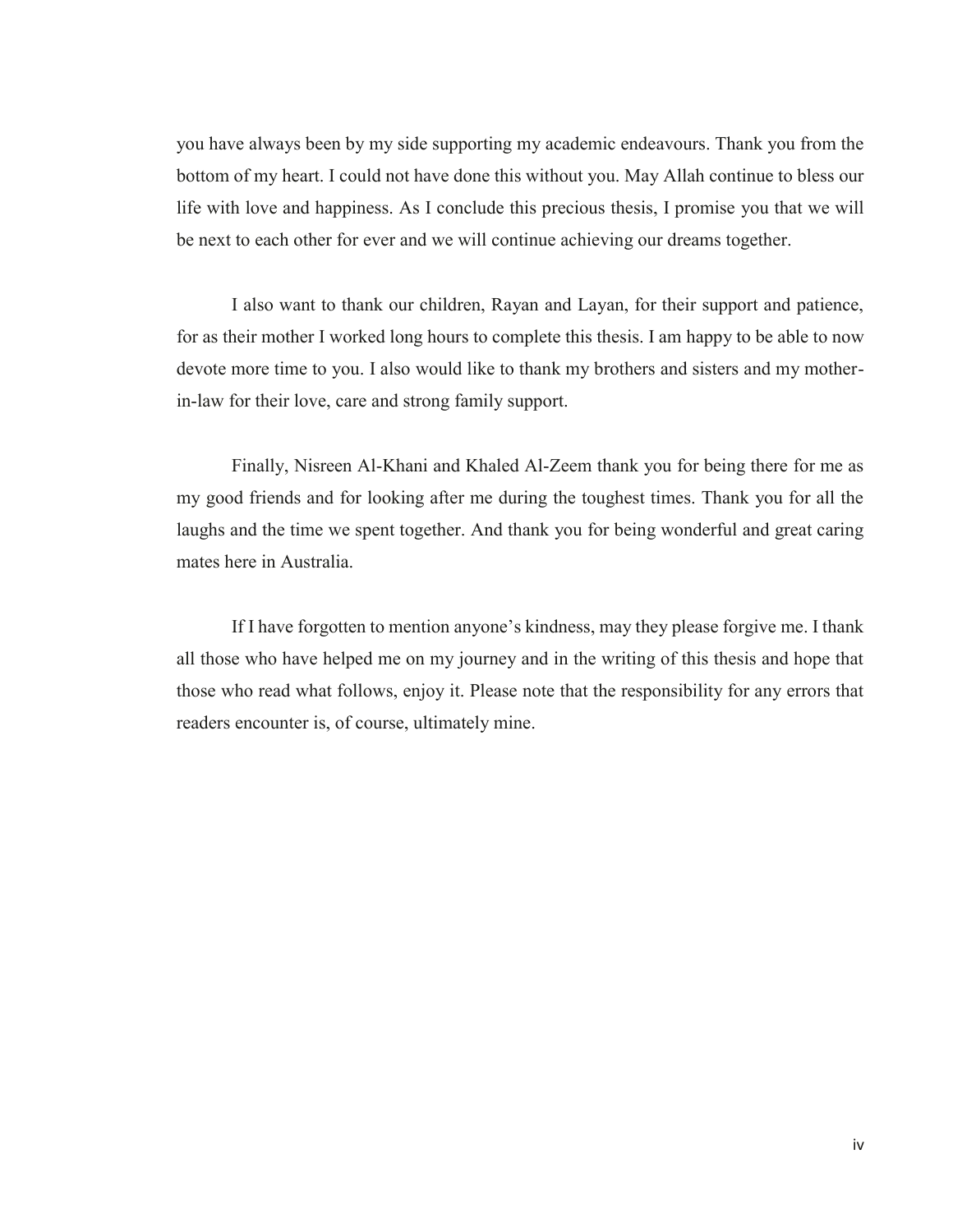In the loving memory of my dad, Abdullah Ashoor.  $\sim$  I miss you and I wish you were with me to feel proud of my achievement  $\sim$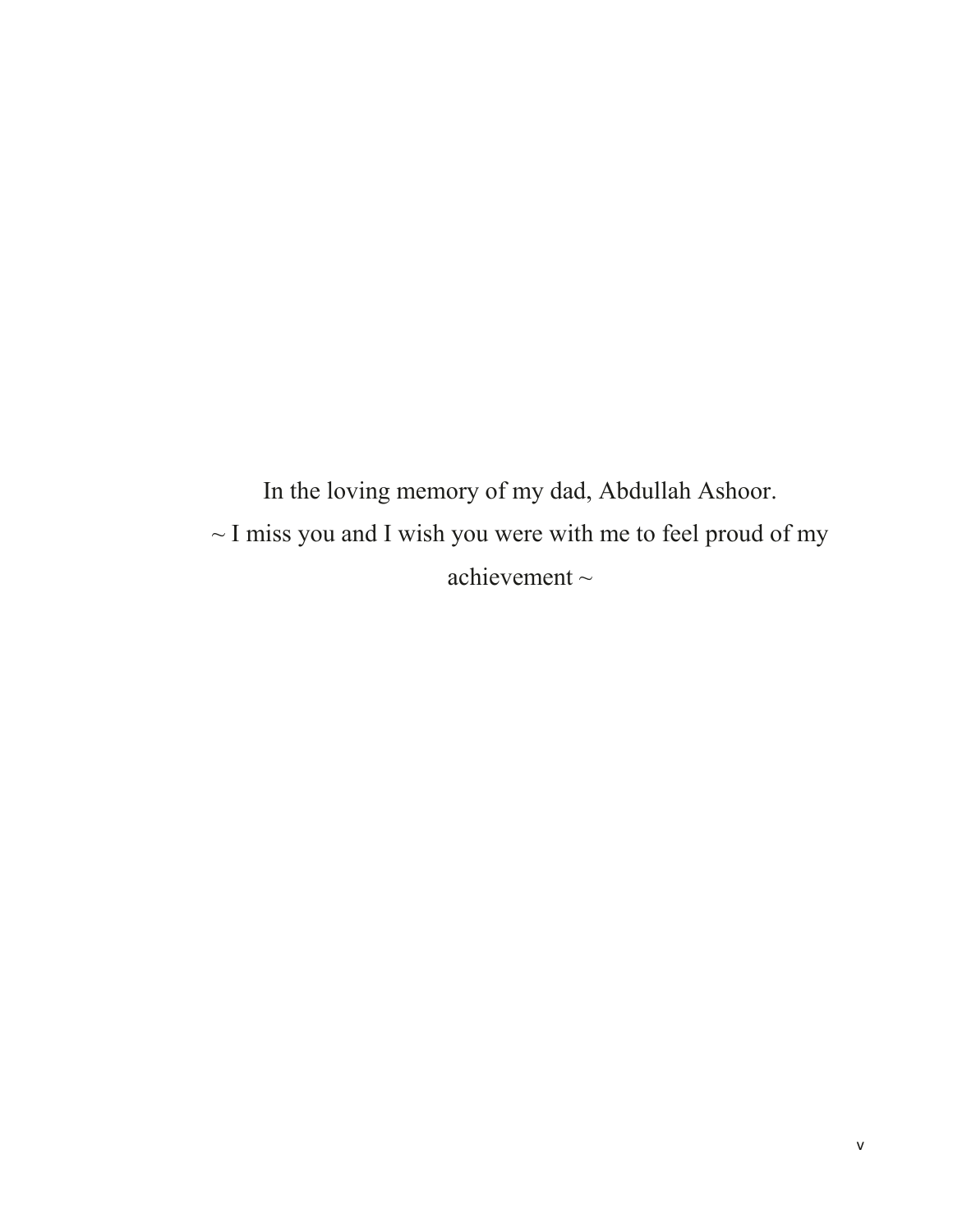## **TABLE OF CONTENTS**

| CHAPTER TWO: LITERATURE REVIEW AND DEVELOPMENT OF HYPOTHESES 20 |  |
|-----------------------------------------------------------------|--|
|                                                                 |  |
|                                                                 |  |
|                                                                 |  |
|                                                                 |  |
|                                                                 |  |
|                                                                 |  |
|                                                                 |  |
|                                                                 |  |
|                                                                 |  |
|                                                                 |  |
|                                                                 |  |
|                                                                 |  |
|                                                                 |  |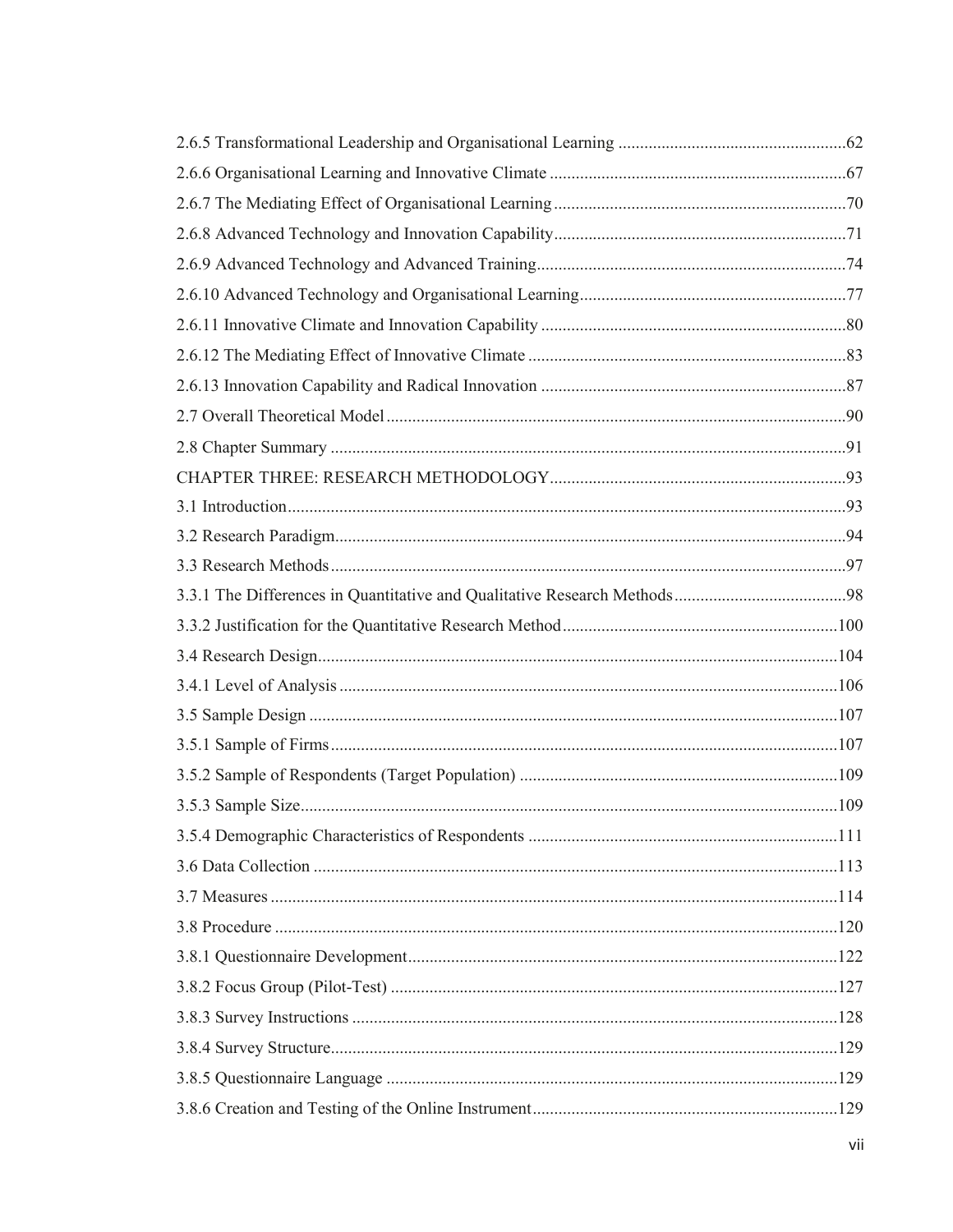| 4.8 Hypotheses Testing and Model Fit via Structural Equation Modelling166 |  |
|---------------------------------------------------------------------------|--|
|                                                                           |  |
|                                                                           |  |
|                                                                           |  |
|                                                                           |  |
|                                                                           |  |
|                                                                           |  |
|                                                                           |  |
|                                                                           |  |
|                                                                           |  |
|                                                                           |  |
|                                                                           |  |
|                                                                           |  |
|                                                                           |  |
|                                                                           |  |
|                                                                           |  |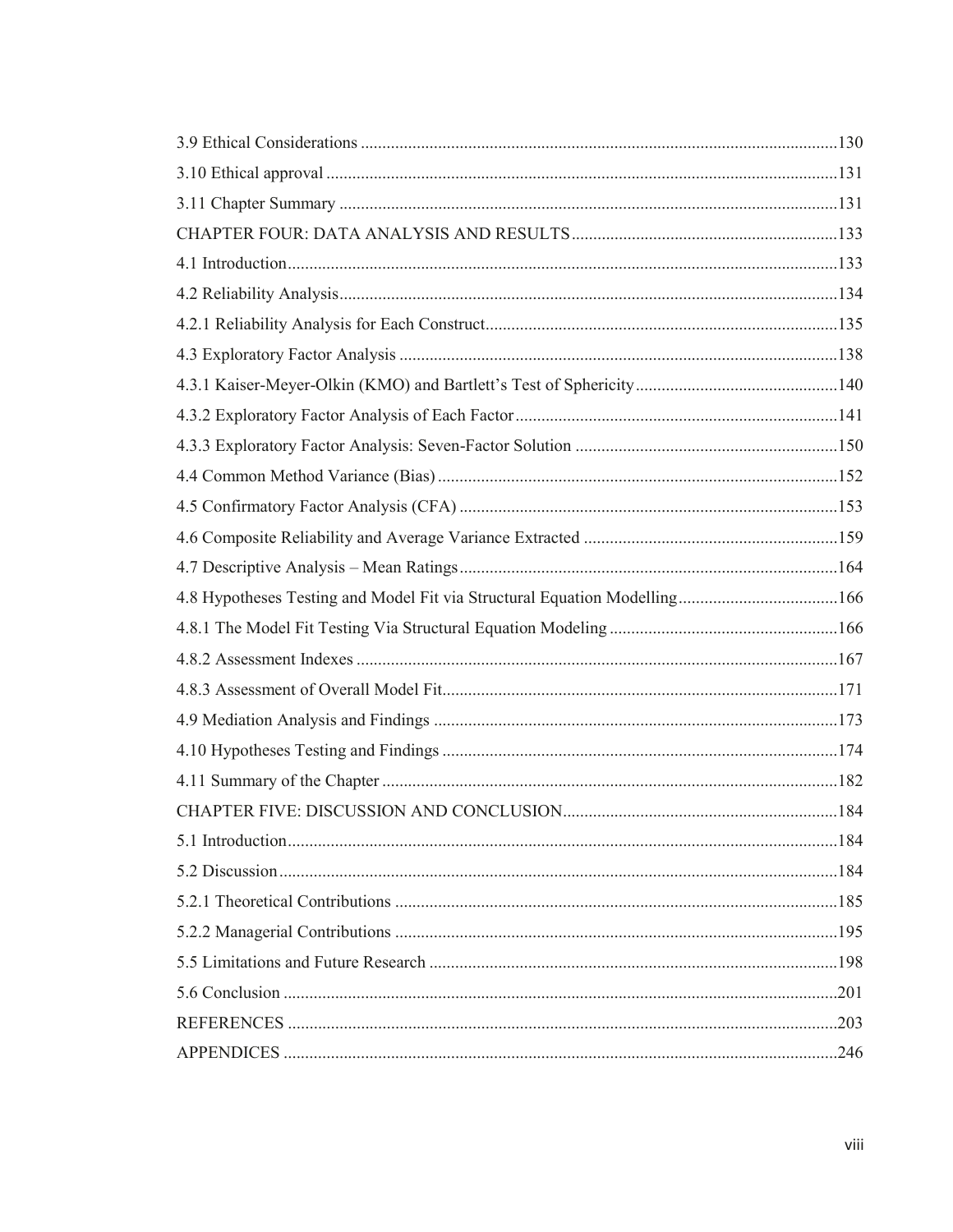### **LIST OF TABLES**

| Table 1.1  |                                                                                              |  |
|------------|----------------------------------------------------------------------------------------------|--|
| Table 2.1  |                                                                                              |  |
| Table 3.1  | Measures Used in Recent Studies Relating to Transformational Leadership, Advanced            |  |
|            |                                                                                              |  |
| Table 3.2  |                                                                                              |  |
| Table 3.3  | Descriptive Characteristics of the Seven Large Saudi Arabian Firms  108                      |  |
| Table 3.4  |                                                                                              |  |
| Table 3.5  |                                                                                              |  |
| Table 3.6  |                                                                                              |  |
| Table 3.7  |                                                                                              |  |
| Table 4.1  |                                                                                              |  |
| Table 4.2  |                                                                                              |  |
| Table 4.3  |                                                                                              |  |
| Table 4.4  | Kaiser- Meyer-Olkin and Bartlett's Test of Sphericity (SPSS Output)141                       |  |
| Table 4.19 | KMO Measure of Sampling Accuracy and Bartlett's Test of Sphericity 151                       |  |
|            |                                                                                              |  |
| Table 4.21 |                                                                                              |  |
|            |                                                                                              |  |
|            | Table 4.23 The Results of the Discriminant Validity Test between the Constructs 161          |  |
|            |                                                                                              |  |
|            |                                                                                              |  |
|            |                                                                                              |  |
|            |                                                                                              |  |
|            |                                                                                              |  |
| Table 4.29 |                                                                                              |  |
|            |                                                                                              |  |
|            | Table 4:31 Parameter Estimates of the Final SEM Model and the Results of Hypotheses Tests181 |  |
|            |                                                                                              |  |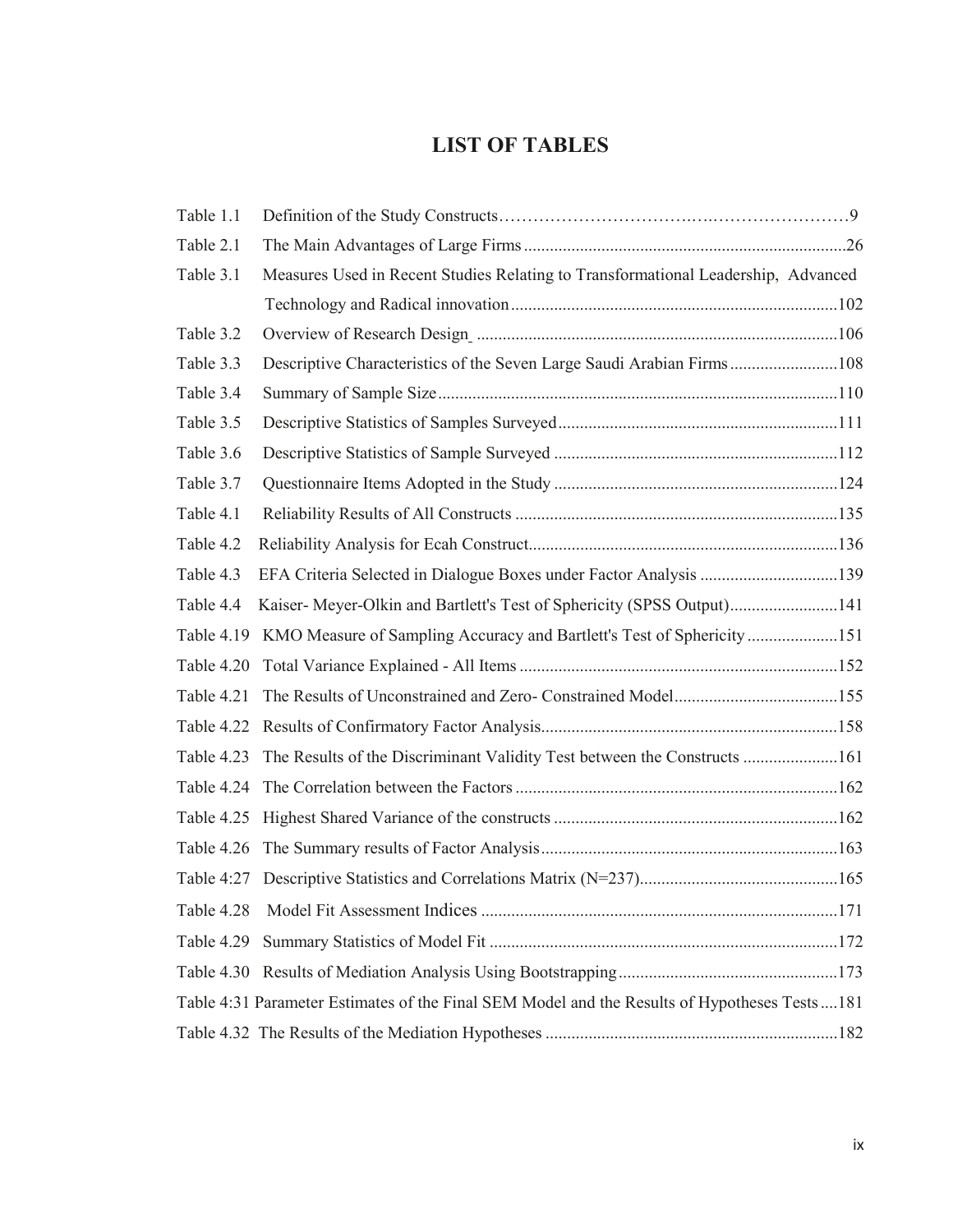## **LIST OF FIGURES**

| Figure 2.1 The Proposed Model of the Development of Radical Innovation in Large Firms25     |
|---------------------------------------------------------------------------------------------|
|                                                                                             |
|                                                                                             |
| Figure 2.4 The Proposed Model of the Development of Radical Innovation in Large Firms91     |
|                                                                                             |
|                                                                                             |
| Figure 4.1 Path Diagram with Estimated Path Coefficients (Maximum Likelihood Estimates) 157 |
| Figure 4.2 SEM Path Diagram: Testing the Proposed Model of the Development of Radical       |
| Figure 4.3 The Proposed Model of the Development of Radical Innovation in Large Firms182    |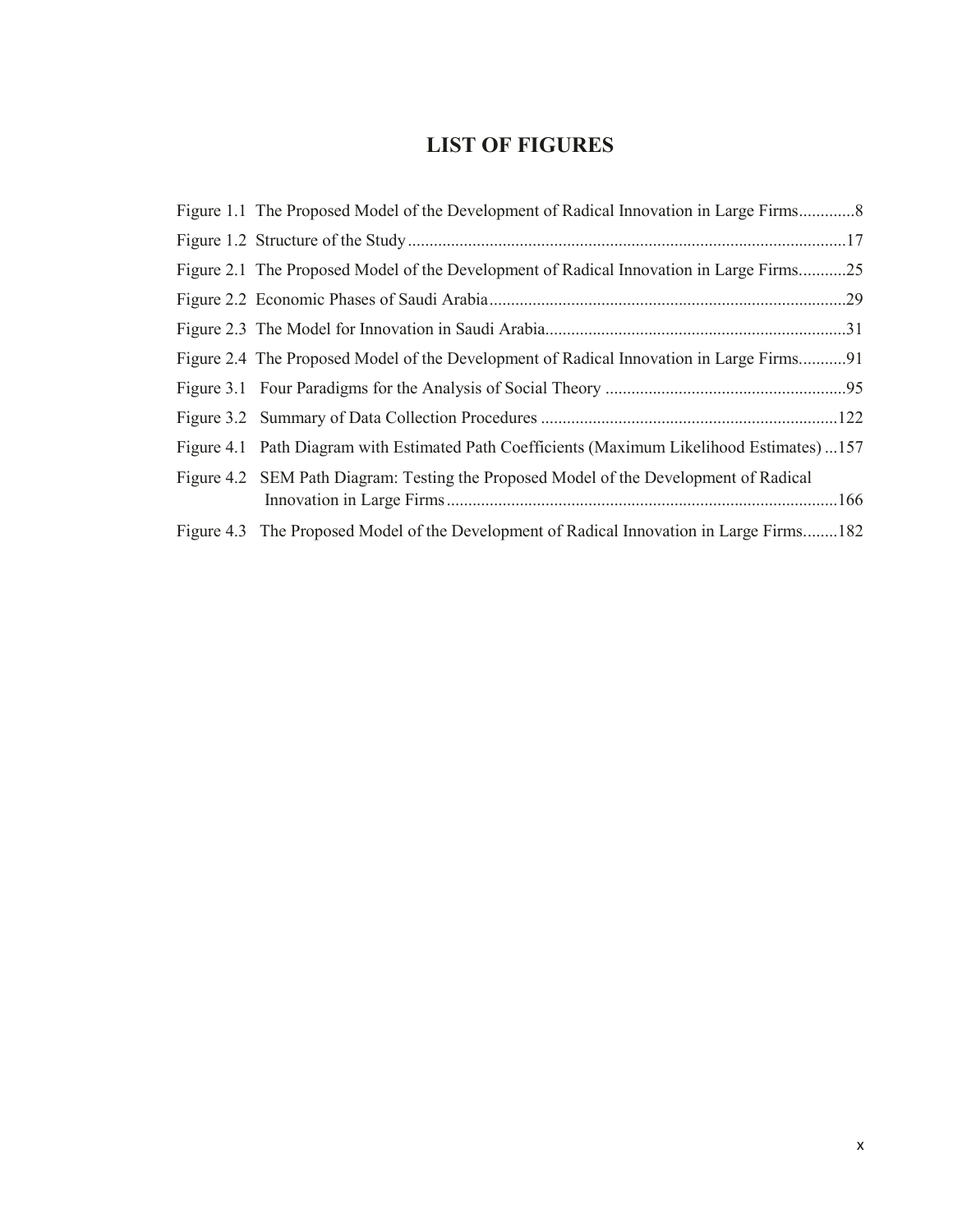#### **ABSTRACT**

Radical innovation is a key enabler to sustained competitive advantage and long-term success of firms. Despite its importance, there is lack of understanding of what components of a firm are able to best promote this type of innovation in dynamic market environments. Drawing on the dynamic capability theory, this study investigates how transformational leadership as a 'human factor' and advanced technology as a 'machinery factor' can 'in parallel' encourage radical innovation. This study proposes a conceptual framework and empirically tests path-dependent influences of: transformational leadership, advanced technology, advanced training, organisational learning, innovative climate and innovation capability on radical innovation within the specific sphere of large Saudi firms.

 To fulfil the purpose of this study, a deductive approach was used, and the unit of analysis was at the individual level to examine the hypothesised relationships between factors. Focus group discussions and a pilot-test are applied to ensure content appropriateness and validity of the measurement items in the tested model. The sample for this study consists of seven large firms in four different sectors. The target population includes only employees working in innovative activities in large firms who have first-hand knowledge of organisational features that contribute to the innovation processes. Data were collected via an online survey from seven large Saudi firms in four different sectors, resulting in 237 usable responses for analysis. The hypotheses were examined by employing Structural Equation Modelling (SEM) with the statistical software program AMOS version 24.

The conceptual framework of the study was affirmed and supported by empirical results. The results indicate that both transformational leadership and advanced technology are two significant determiners for successful radical innovation in large firms. The findings reveal that both transformational leadership and advanced technology enhance the positive effects of organisational learning and advanced training on innovative climate. An improved innovative climate then has a direct positive influence on innovation capability, which promotes radical innovation.